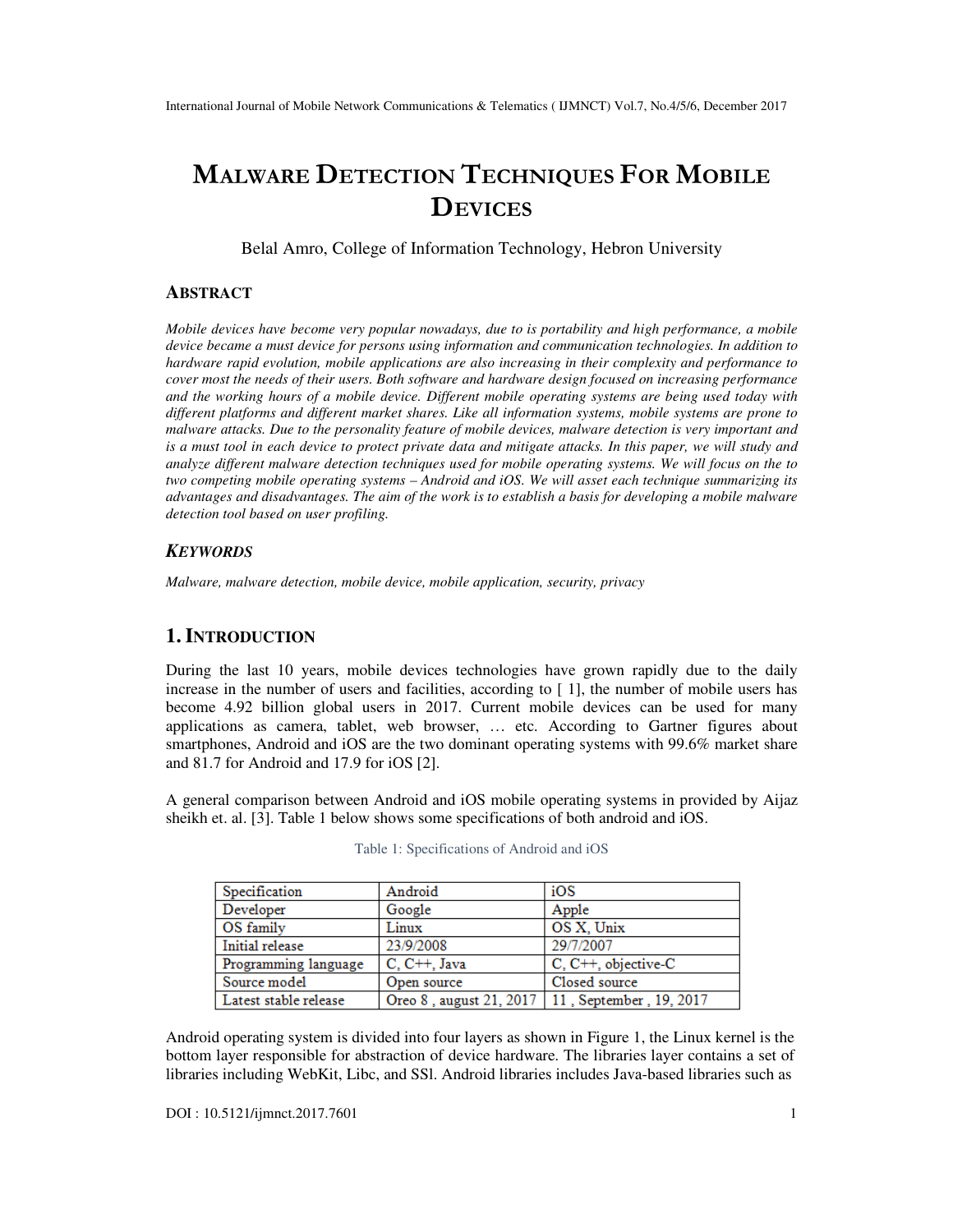android view and android widget. Application framework layer provides higher level services to applications in terms of Java classes. The top layer is called application layer where applications are written to be installed.



Figure1: Android architecture

The iOS architecture is shown in Figure 2. The Cocoa Touch layer contains frameworks for iOS apps. Media layer contains the graphics, video, and audio technologies for iOS apps. The core services layer contains the fundamental system services for iOS apps. At bottom, the core OS layer contains the low-level features that most other technologies are built upon [4]



Figure 2: iOS architecture

In terms of application distribution, Android applications are mostly distributed through google play where more than half of the applications are free. Apple applications are distributed through App store, almost quarter of the applications are for free. An important issue is that all iOS applications at App store are scrutinized before they are released. The later step made App store applications more reliable than those at google play [5].

The rest of the paper is organized as follows, a summary of mobile malware is provided in Section 2. Section 3 describes malware spreading techniques. Malware evasion techniques are provided in Section 4. The detection techniques used by antimalware programs are describes in Section 5. At last, Section 6 summarizes the work done in this paper.

## **MOBILE MALWARE ANALYSIS:**

In this section, we provide a summary of mobile malwares including Trojans, Back doors, Ransomwares, Botnets, and Spyware. Besides, a statistical data about malwares and their distribution is provided as well.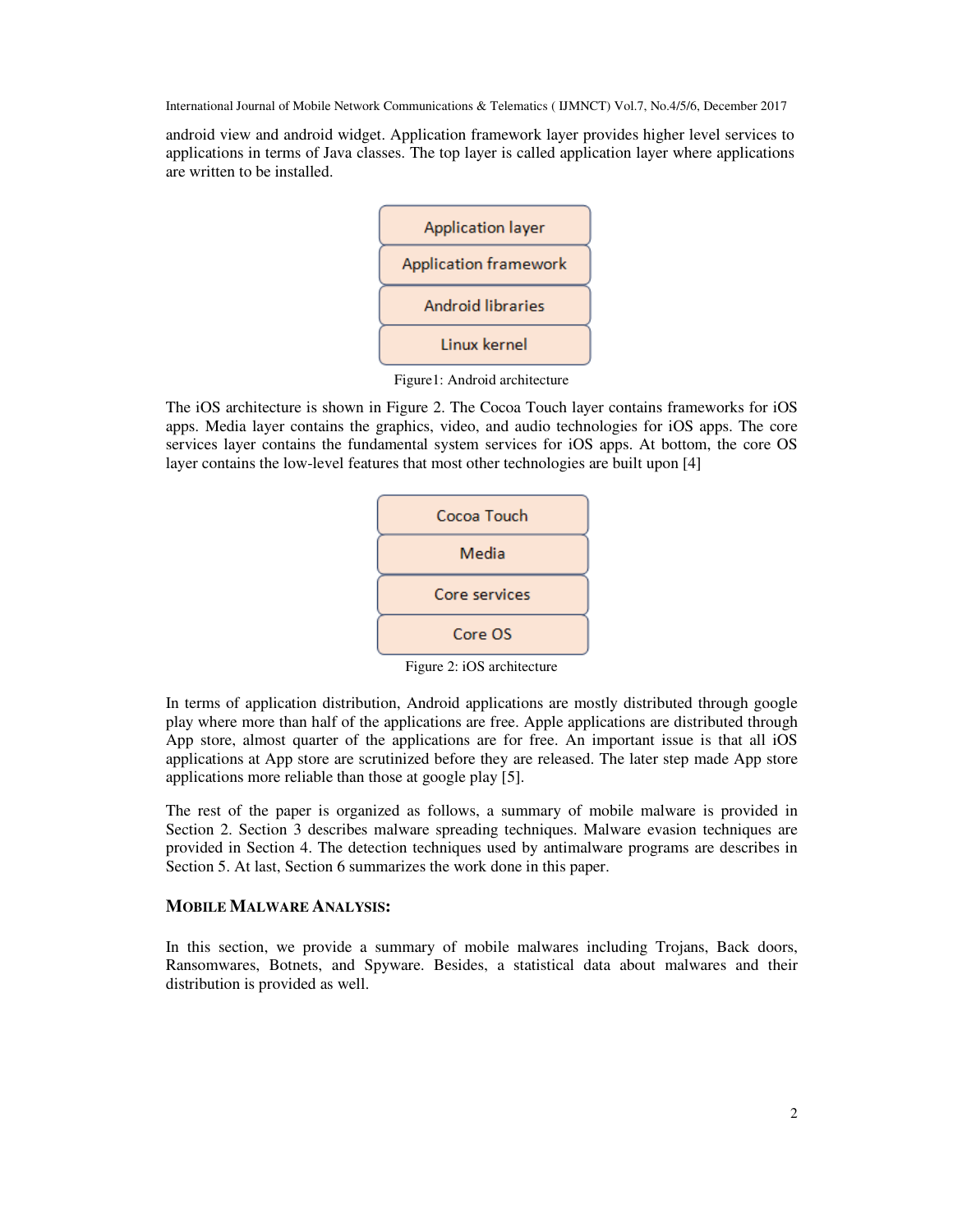## **MOBILE MALWARES:**

As reported by Skycure [31], one third of mobile devices has a medium to high risk of data disclosure, Android devices are nearly twice likely to have a malware compared to iOS devices. in this subsection, we will explain some of the most important mobile malwares. **TROJANS:** 

Trojan is a software that appears to the user to be benign application however, it performs malicious acts in the back ground  $[6]$ . Trojan are used to help attacking a system by performing acts that might compromise security of the system and hence enables hacking it easily. Examples of Trojans are FakeNetflix [7], which collects users credentials for Netflix account in Android environments. KeyRaider is a Trojan that was used to steal Apple IDs and passwords[17].

## **BACK DOORS – ROOT EXPLOITS**

Backdoors exploits root privileges to hide a malware from antiviruses. Rage against the cage (RATC) is one of the most popular Android root exploits which gain full- control of device [8]. If the root exploit gains root privilege, the malware become able to perform any operation on the device even the installation of applications keeping the user unaware of this act [9]. In iOS, Xagent is a Trojan that opens a back door and steals information from the compromised device [16]

## **RANSOMWARE**

Ransomware prevents the users from accessing their data by locking the device or encrypting the data files, until ransom amount is paid. FakeDefender.B [10] is a malware pretending to be Avast antivirus. It locks the victim's device for the sake of money. An iOS ransomware was reported in 2017, scammers exploited Safari bug used for pop-up [35].

## **BOTNETS**

A "bot" is a type of malware that enables an attacker to take control over an affected Mobile device, it is also known as "Web robots", they are part of a network of infected machines, known as a "botnet", which is typically made up of all victim mobile devices across the globe. Geinimi [11] is one of the Android botnets.

## **SPYWARE**

A spyware is simply a spying software. It runs unnoticed in the background while it collects information, or gives remote access to its author. Nickspy [12] and GPSSpy [13] are examples of Android spyware that monitors the user's confidential information and sends them to the owner. An example of an iOS Spyware is Passrobber[16], which is capable of intercepting outgoing SSL communications, it then checks for Apple IDs and passwords, and can send these stolen credentials to a C&C sever.

## **MOBILE MALWARE STATISTICS:**

In this section, we provide some statistics about mobile malware attacks. The number of mobile malwares is increasing dramatically last two years. According to MacAfee LABs [28], the number of malwares exceeded 16,000,000 in first quarter of 2017 as shown in Figure 3.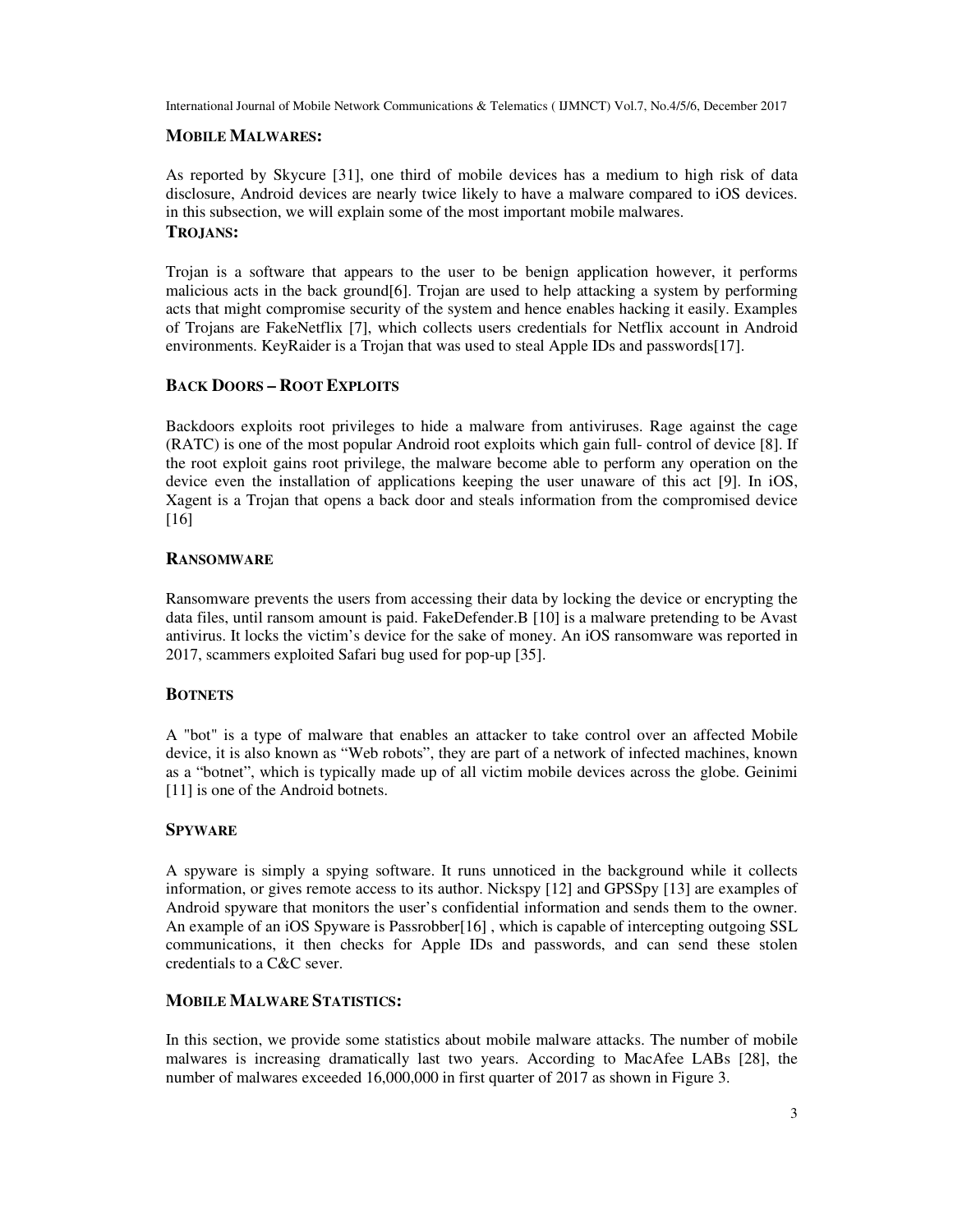

Figure 3: Total mobile malware

By looking at the global mobile malware infection rate reported by MacAfee LABs 2017, Figure 4 shows a significant increase in the infection rate for the first quarter of the year 2017. in



Figure Figure 4: global mobile malware infection rates

Kaspersky Labs [32] reported the distribution of new mobile malware in the years 2015 and as shown in Figure 5:



Figure Figure 5: distribution of mobile malware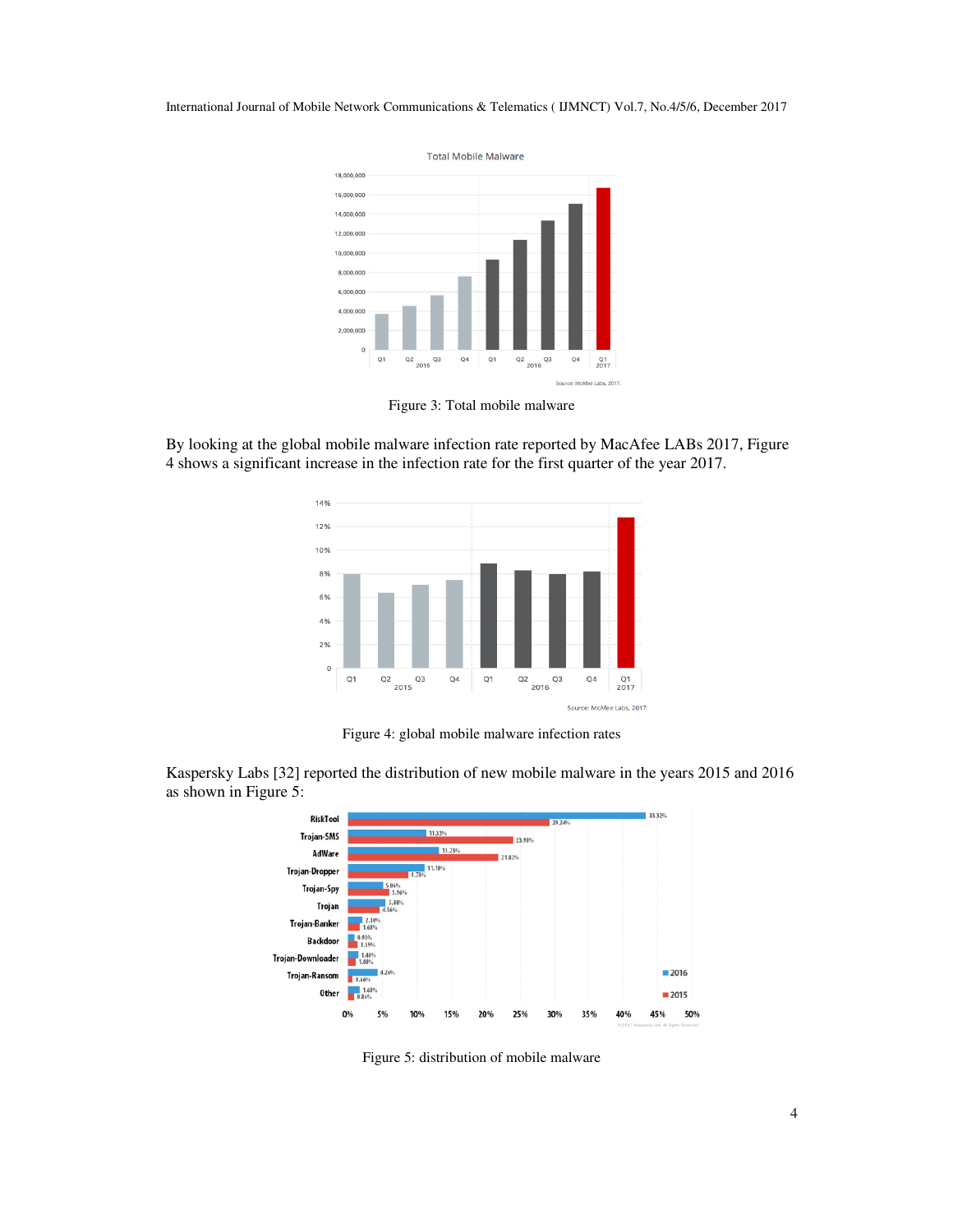As reported by LookingGlass [33], "in 2015, the threat actors shift their tactics to smaller targets with mobile-ransomware focusing more on individuals and less on corporations. The bring your own Device (BYOD) environment became more pervasive with organizations realizing the importance of establishing concrete BYOD policies".

A survey conducted by Dimensional research [34] on security professional reported that security professionals are unprepared and not confident about arising security issues, it also reported that mobile devices are to come under increasing attacks.From this section, we realize that mobile threats are increasing rapidly and are more focused on targets. This made us to predict a huge damage in the near future unless efficient tools are developed and used.

## **MALWARE SPREADING TECHNIQUES**

To mitigate malware attacks, we should be aware of malware spreading techniques. In this section, we categorize malware spreading techniques including repackaging, drive by download, dynamic payloads, and stealth techniques.

## **REPACKAGING**

Malware authors repackage popular mobile applications in official market, and distribute them on other less monitored third party markets. Repackaging includes the disassembling of the popular benign apps, then appending the malicious content and finally reassembling. This is done by reverse-engineering tools. TrendMicro report have shown that 77% of the top 50 free apps available in Google Play are repackaged [14].

## **DRIVE BY DOWNLOAD**

Drive by Download refers to an unintentional download of malware in the background. It Occurs when a user visits a website that contains malicious content and downloads malware into the device. Android/NotCompatible [15] is the most popular mobile malware of this category.

#### **DYNAMIC PAYLOADS**

Uses dynamic payload to download an embedded encrypted source in an application. After installation, the application decrypts the encrypted malicious payload and executes the malicious code [16].

#### **STEALTH MALWARE TECHNIQUES**

Stealth Malware Technique refers to an exploit of hardware vulnerabilities to obfuscate the malicious code to easily bypass the anti-malware. Different stealth techniques such as key permutation, dynamic loading, native code execution, code encryption, and java reflection are used to attack the victim's device[16].

#### **MALWARE EVASION TECHNIQUES**

Kaspersky LABs reported in their 2016 year findings [1] that malware creators have used new ways to bypass Android protection mechanisms. Malware creators need to constantly monitor mobile security techniques and develop new techniques to avoid detection. These techniques are called evasion techniques and are listed below [29]:  $\square$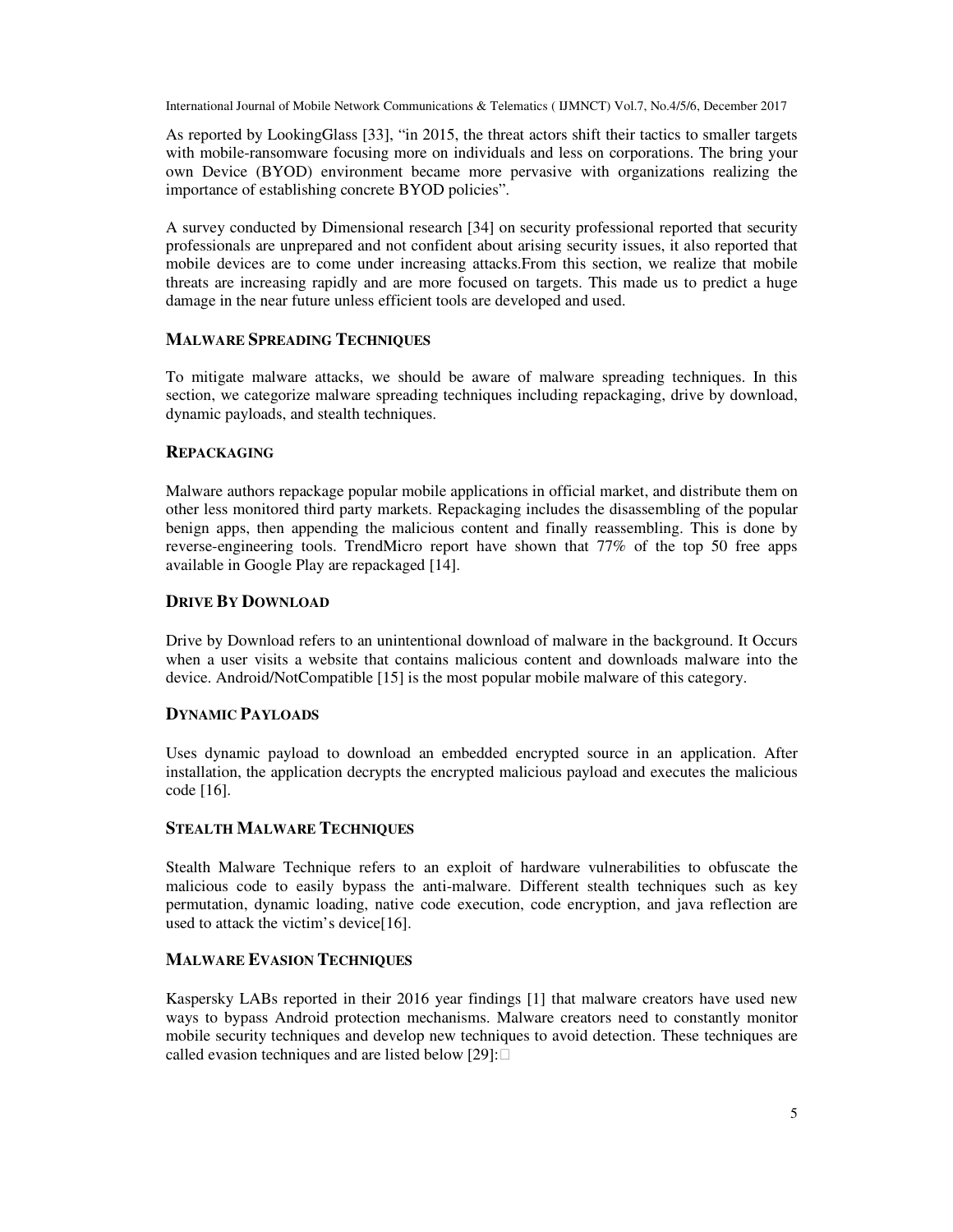Anti-security techniques: these techniques are used to avoid detection by security devices and programs as anti-malwares, firewalls, and any other tools that protect the environment.

**Anti-sandbox techniques:** sandboxing is a technique used to separate running programs and hence to avoid any harm from unverified programs to the computer system. Anti-sandbox Anti-security techniques: these techniques are used to avoid detection by security devices and programs as anti-malwares, firewalls, and any other tools that protect the environment.<br>Anti-sandbox techniques: sandboxing is technique is used to detect automatic analysis and to avoid report on the behavior of malwarhis can be done by detecting registry keys, files, or processes related to virtual environments.

**Anti-analyst techniques**: in these techniques, a monitoring tool is used to avoid reverse Anti-analyst techniques: in these techniques, a monitoring tool is used to avoid reverse engineering. The tools might be process explorer or Wireshark to perform monitoring and to detect malware analyst.

Malware creators might use two or three of the above techniques to make detection more difficult. Figure 6 shows the popularity of evasion techniques used by malware creators:



Figure Figure 6: Evasion techniques used by malwares

## **MALWARE DETECTION TECHNIQUES :**

In this section, we analyze the state-of-the-art malware detection techniques for mobile phones. We categorized them in two categories according to the basis they rely on when detecting for malwares. The categories are statics and dynamic techniques

#### **STATIC TECHNIQUES:**

Static techniques rely on the source code of an application to classify it accordingly without malwares. The categories are statics and dynamic techniques<br> **STATIC TECHNIQUES:**<br>
Static techniques rely on the source code of an application to classify it accordingly without<br>
having the application being executed. Thes classes according to the basis they rely on for analyzing the source code: If two categories according to the basis they rely on when detecting for<br>s are statics and dynamic techniques<br>on the source code of an application to classify it accordingly without<br>eing executed. These techniques are clas

## **SIGNATURE BASED APPROACH**

This method extracts the semantic patterns and creates a unique signature [18]. A program is classified as a malware if its signature matches with existing signatures. It is a very fast for detecting malware, however, it can be easily circumvented by code obfuscation. IT can only for detecting malware, however, it can be easily circumvented by cod<br>identify the existing malwares and fails against the unseen variants immediate update of malware signatures. ied as a malware if its signature matches with existing signatures. It is a very fast method tecting malware, however, it can be easily circumvented by code obfuscation. IT can only by the existing malwares and fails again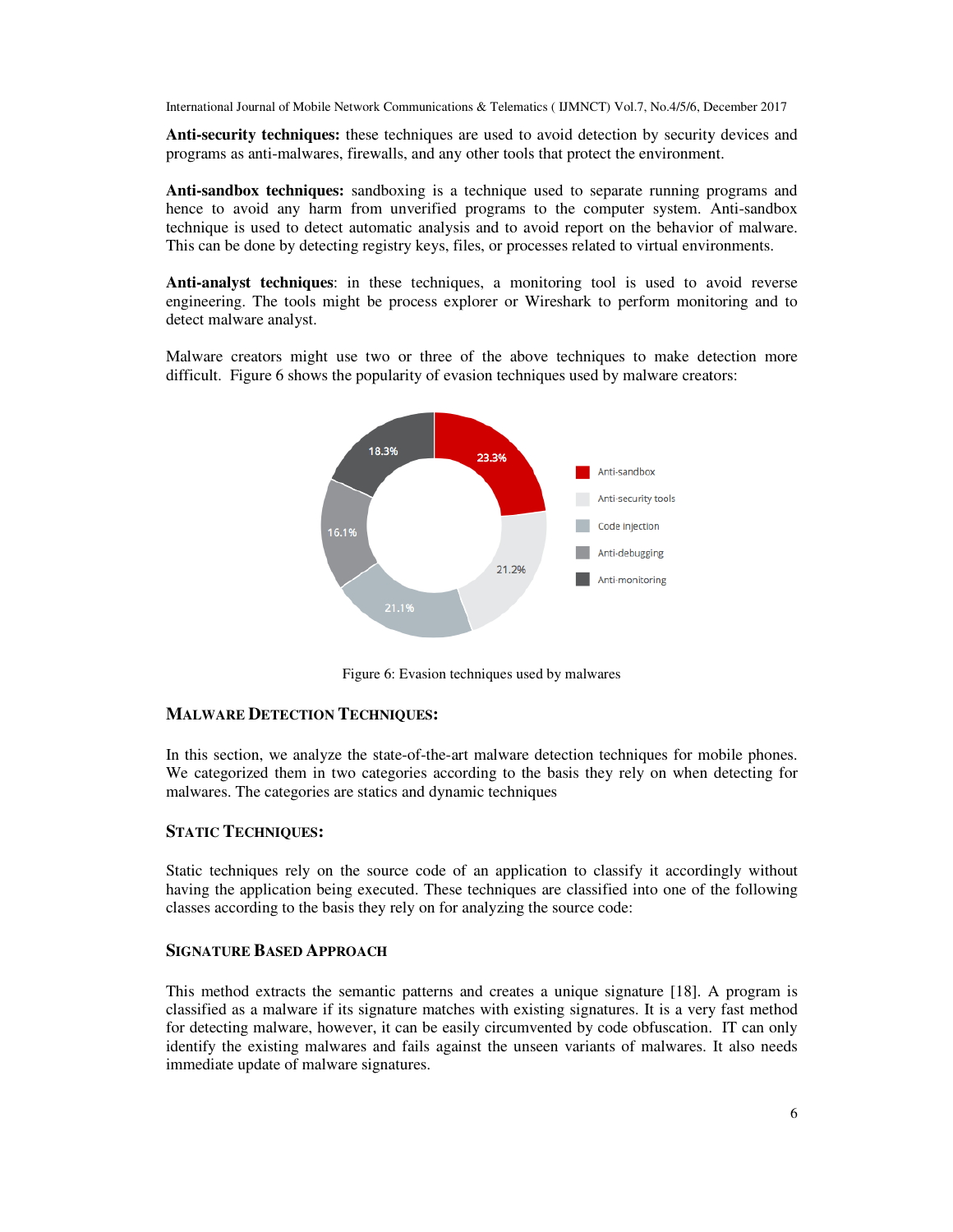## **PERMISSION BASED ANALYSIS:**

Permissions requested by the application plays a vital role in governing the access rights. By default, apps have no permission to access the user's data and effect the system security. User must allow the app to access all the required resources during installation process. It is worth mentioning that developers must mention the permissions requested for the resources. But not all declared permissions are necessarily required permissions as shown in [19].

Permission based detection is fast in application scanning and identifying malware but do not analyze other files which contain the malicious code. Also a very small difference in permissions exists between malicious and benign applications, hence, permission based methods require second pass to provide efficient malware detection.

## **VIRTUAL MACHINE ANALYSIS:**

In mobile application, a virtual machine is used to test the byte code of a particular application. Bytecode analysis tests the app behavior and analyses control and data flow which might be helpful in detecting dangerous functionalities performed by malicious applications. Plenty of virtual machine application have been implemented for mobile devices, specially for android systems. DroidAPIMiner [20], identifies the malware by tracking the sensitive API calls.

Limitations of virtual machine analysis is that analysis is performed at instruction level and consumes more power and storage space.

## **DYNAMIC TECHNIQUES:**

In dynamic analysis, an application is examined during execution and then classified according to one of the following techniques. The classification is done according to the behavior of the detection mechanism.

## **ANOMALY BASED**

Anomaly based analysis is based on watching the behavior of the device by keeping track of different parameters and the status of the components of the device. Andromly is a behavior based malware detection technique [21]. To detect a malware, Andromly continuously monitors the different features of the device state such as battery level, CPU usage, network traffic, etc. Measurements are taken during running and are then supplied to an algorithm that classifies them accordingly. CrowDroid [22] and AntiMalDroid [23], are two different anomalies based tools used for malware detection in Android devices. The first depends on analyzing system calls' logs while the latter analyzes the behavior of an application and then generates signatures for malware behavior. SMS Profiler and iDMA are two tools used to detect illegitimate use of system services in iOS[24].

#### **TAINT ANALYSIS**

Taintdroid [25] is a tool that tracks multiple sources of sensitive data and identifies the data leakage in mobile applications. The tool labels sensitive data and follows the data moving from the device. Taintdroid provides efficient tracking of sensitive data, unfortunately, it does not perform control flow tracking.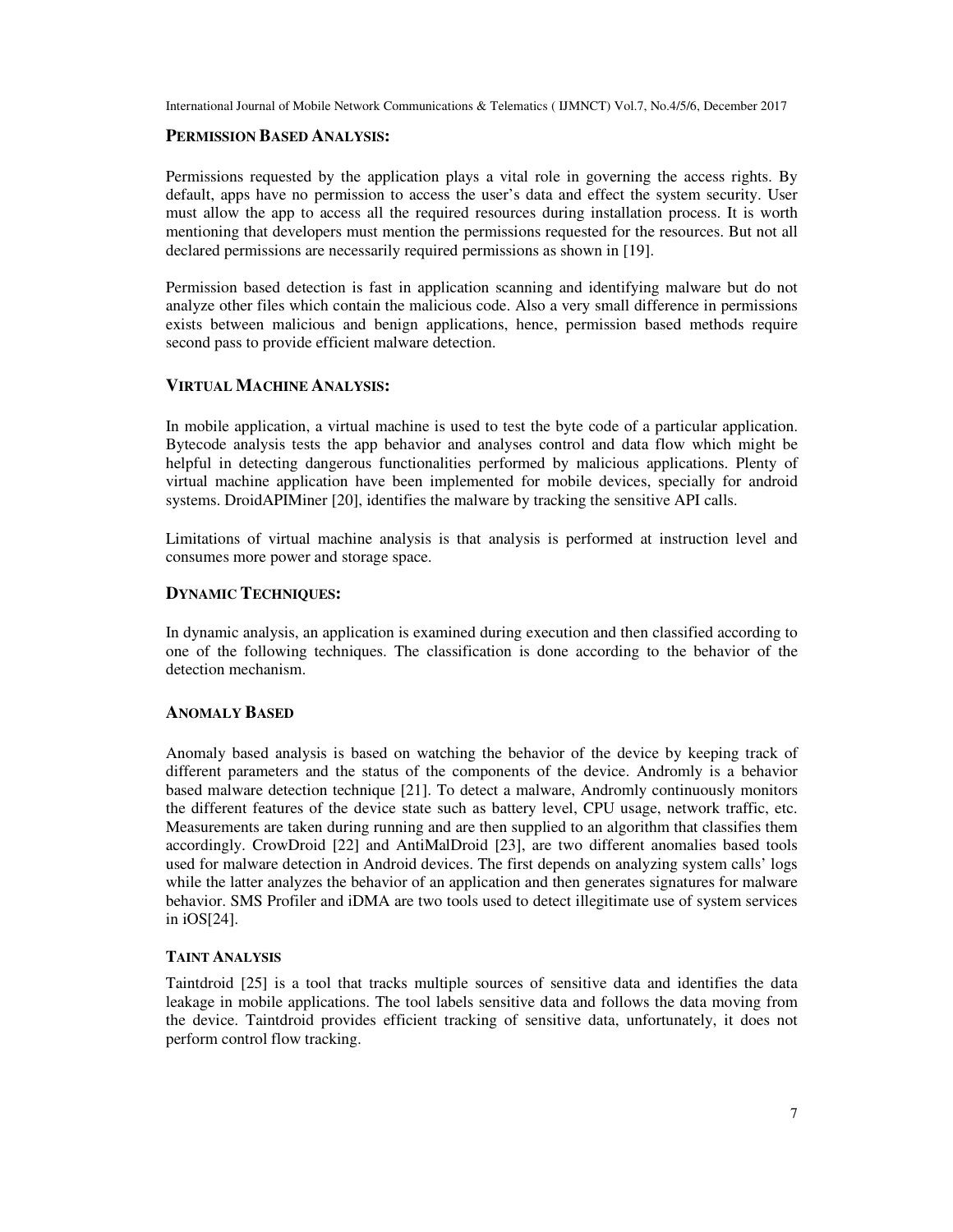#### **EMULATION BASED**

DroidScope [26] is an emulation based tool used to dynamically analyze applications based on Virtual Machine Introspection. It monitors the whole system by being out of execution environment, hence malwares will not be able to detect existence of anti-malware installed on the device**.** 

Another emulation based tool provided by Blaising et al. [27] and called Android Application Sandbox (AASandbox). AASandbox detects the malicious applications by using static and dynamic analysis. The effect of the tool is limited to sandbox for security reasons. The tool dynamically analyzes the user behavior such as touches, clicks and gestures etc. Unfortunately, the tool cannot detect new malwares.

# **2. SUMMARY**

Malware attacks have been growing rapidly last 10 years, these attacks targeted all technology device including mobile phones. Due to the personality of the mobile usage and the sensitive data they might contain, safeguards against malwares must be implemented. In this paper, we introduced different types of attacks on the top two competing mobile operating systems – Android and iOS. We also introduced the techniques used to deliver mobile malwares, and provided up-to-date statistics for malware attacks in the last 3 years. We then introduced the most common malware detection techniques used for mobile applications. We also pinpointed and discussed the weakness in each malware detection technique. We will be working on developing a new malware detection tool for mobile devices that can be used efficiently based on mobile user profiling.

#### **BIBLIOGRAPHY:**

- [1] Web site https://wearesocial.com/special-reports/digital-in-2017-global-overview accessed 29/9/2017
- [2] web site http://www.gartner.com/newsroom/id/3609817 accessed 29/9/2017
- [3] Aijaz Ahmad Sheikh et. al. , Smartphone: Android Vs IOS , The SIJ Transactions on Computer Science Engineering & its Applications (CSEA), September-October 2013
- [4] Website https://developer.apple.com/library/content/documentation/Miscellaneous/Conceptual/iPhoneOSTech Overview/CoreOSLayer/CoreOSLayer.html#//apple\_ref/doc/uid/TP40007898-CH11-SW1 last accessed 29/9/2017
- [5] Thomas L. Rakestraw et. al., The mobile apps industry: A case study , Journal of Business Cases and Applications, 2013.
- [6] "Android and Security Official Google Mobile Blog." [Online]. Available: https://www.blog.google/topics/safety-security/shielding-you-potentially-harmful-applications/ html. [Accessed: 28-sep-2017].
- [7] R. Raveendranath, V. Rajamani, A. J. Babu, and S. K. Datta, "Android malware attacks and countermeasures: Current and future directions," 2014 Int. Conf. Control. Instrumentation, Commun. Comput. Technol., pp. 137–143, 2014.
- [8] "root exploits." [Online]. Available: http://www.selinuxproject.org/~jmorris/lss2011\_slides/caseforseandroid. pdf. [Accessed: 15-Dec-2015].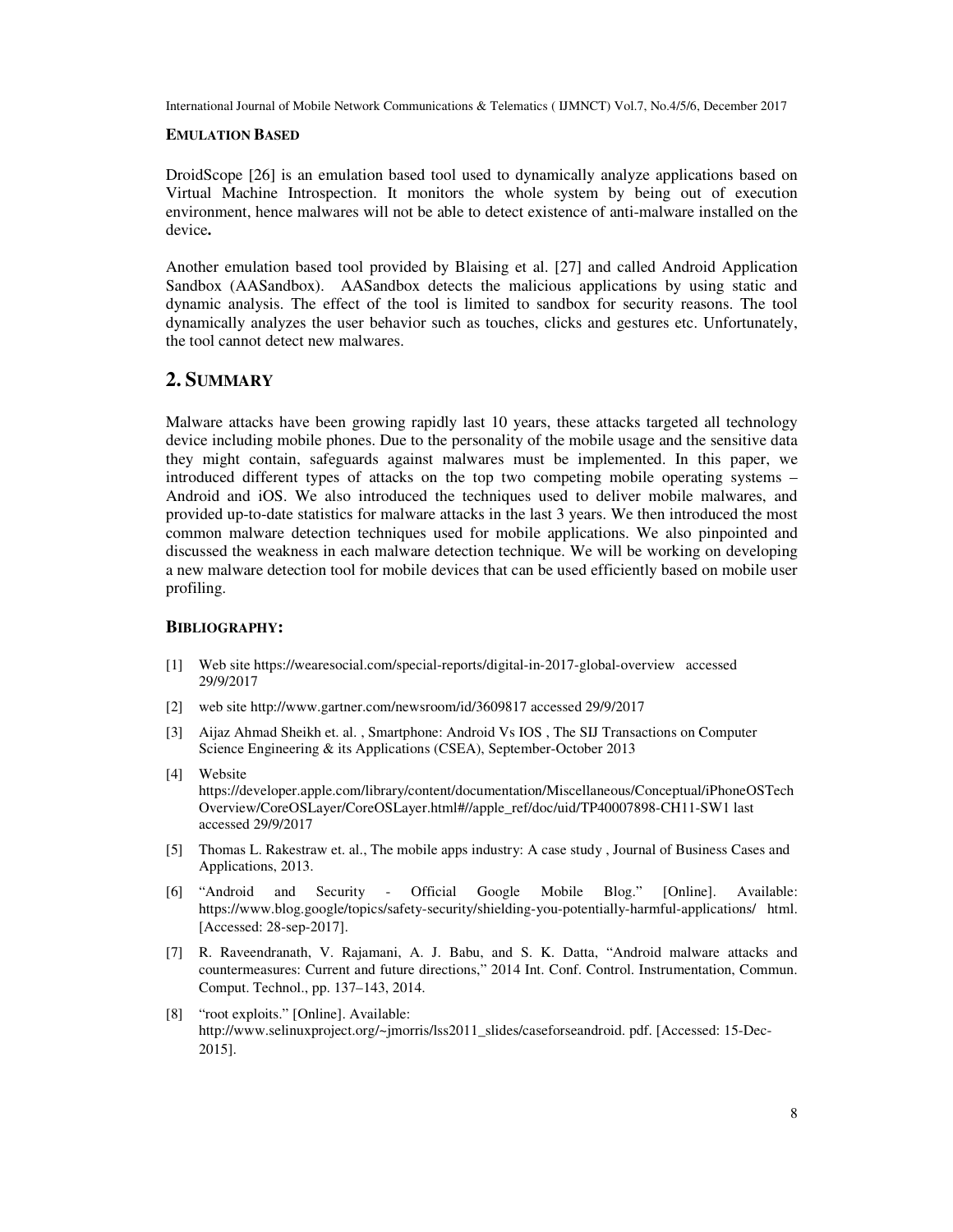- [9] Y. Zhou, Z. Wang, W. Zhou, and X. Jiang, "Hey, You, Get Off of My Market: Detecting Malicious Apps in Official and Alternative Android Markets," Proc. 19th Annu. Netw. Distrib. Syst. Secur. Symp., no. 2, pp. 5–8, 2012.
- [10] "Android.Fakedefender.B | Symantec." [Online]. Available: https://www.symantec.com/security\_response/writeup.jsp?docid=2013- 091013-3953-99. [Accessed: 15-Dec-2015].
- [11] Y. Zhou and X. Jiang, "Dissecting Android Malware: Characterization and Evolution," 2012 IEEE Symp. Secur. Priv., no. 4, pp. 95–109, 2012
- [12] Y. Zhou and X. Jiang, "Dissecting Android Malware: Characterization and Evolution," 2012 IEEE Symp. Secur. Priv., no. 4, pp. 95–109, 2012.
- [13] C. a Castillo, "Android Malware Past , Present , and Future," McAfee White Pap. Mob. Secur. Work. Gr., pp. 1–28, 2011
- [14] "A Look at Repackaged Apps and their Effect on the Mobile Threat Landscape." [Online]. Available: http://blog.trendmicro.com/trendlabs- security-intelligence/a-look-into-repackaged-apps-and-its-rolein-the- mobile-threat-landscape/. [Accessed: 15-Dec-2015].
- [15] "NotCompatible Android Trojan: What You Need to Know | PCWorld." [Online]. Available: http://www.pcworld.com/article/254918/notcompatible\_android\_trojan\_ what\_you\_need\_to\_know.html. [Accessed: 15-Dec-2015].
- [16] New Threats and Countermeasures in Digital Crime and Cyber Terrorism. IGI Global, 2015.
- [17] "the apple threat landscape"Symantec, [online]. Available: http://www.symantec.com/content/en/us/enterprise/media/security\_response/whitepapers/applethreat-landscape.pdf. [accessed: 29-sep -2017]
- [18] A. Aiken, "Apposcopy : Semantics-Based Detection of Android Malware Through Static Analysis," Fse 2014, pp. 576–587, 2014.
- [19] Android Permissions Demystified." [Online]. Available: https://www.truststc.org/pubs/848.html. [Accessed: 06-Nov-2015].
- [20] Y. Aafer, W. Du, and H. Yin, "DroidAPIMiner: Mining API-Level Features for Robust Malware Detection in Android," Secur. Priv. Commun. Networks, vol. 127, pp. 86–103, 2013.
- [21] A. Shabtai, U. Kanonov, Y. Elovici, C. Glezer, and Y. Weiss, ""Andromaly": a behavioral malware detection framework for android devices," J. Intell. Inf. Syst., vol. 38, no. 1, pp. 161–190, 2012
- [22] "strace download | SourceForge.net." [Online]. Available: http://sourceforge.net/projects/strace/. [Accessed: 22-Dec-2015].
- [23] M. Zhao, F. Ge, T. Zhang, and Z. Yuan, "AntiMalDroid: An efficient SVM-based malware detection framework for android," Commun. Comput. Inf. Sci., vol. 243 CCIS, pp. 158–166, 2011.
- [24] Dimitrios Damopoulos et.al., The Best of Both Worlds. A Framework for the Synergistic Operation of Host and Cloud Anomaly-based IDS for Smartphones, EuroSec'14, April 13 - 16, 2014
- [25] W. Enck, P. Gilbert, B.-G. Chun, L. P. Cox, J. Jung, P. McDaniel, and A. N. Sheth, "TaintDroid: An Information-Flow Tracking System for Realtime Privacy Monitoring on Smartphones," Osdi "10, vol. 49, pp. 1– 6, 2010.
- [26] L. Yan and H. Yin, "Droidscope: seamlessly reconstructing the os and dalvik semantic views for dynamic android malware analysis," Proc. 21st USENIX Secur. Symp., p. 29, 2012.
- [27] T. Bläsing, L. Batyuk, A. D. Schmidt, S. A. Camtepe, and S. Albayrak, "An android application sandbox system for suspicious software detection," Proc. 5th IEEE Int. Conf. Malicious Unwanted Software, Malware 2010, pp. 55–62, 2010.
- [28] McAfee Labs Threats Report, June 2017
- [29] McAfee Labs Threats Report, June 2016